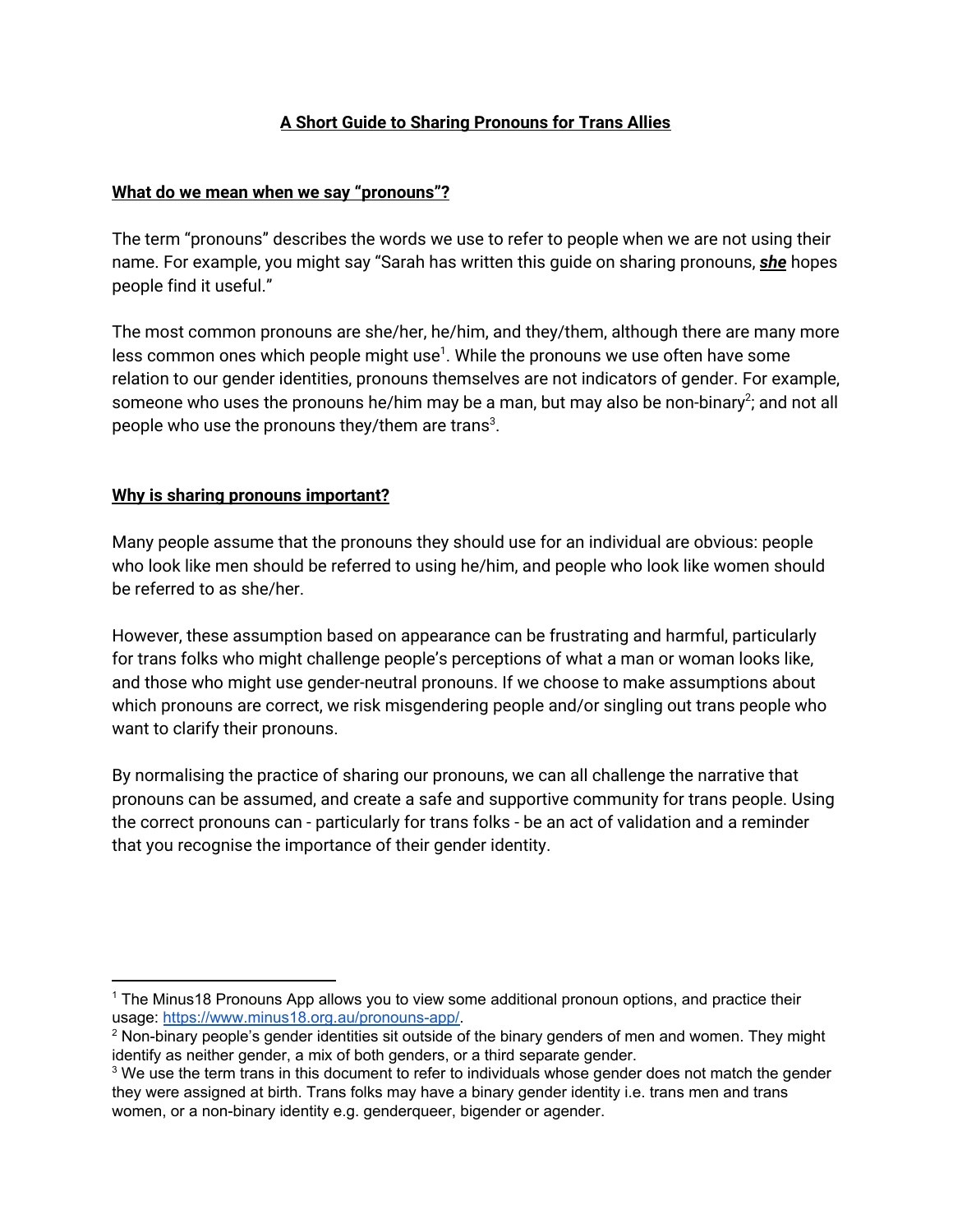### **Sharing pronouns best practice**

Normalising the sharing of pronouns means incorporating it into our everyday lives so it stops being unusual and starts becoming something which we do naturally, without thinking.

One way to share your pronouns is to add them to your email signature, by simply including a short line under your name and role which reads, "*My pronouns are…"* This is particularly useful if you often correspond with people you might not see on a day-to-day basis. If you are concerned that people will not understand what this means, you could also include a link to this document e.g. *"My pronouns are… To find out more about pronouns and why I'm sharing mine, [click](https://docs.google.com/document/d/1IBtw-VZfhlWDYCcj8o00PP8bJQNxo6IARa4hYf5bASc/edit?usp=sharing) here."* Once you have updated your signature, you could also email colleagues encouraging them to do the same.

Another way to normalise the sharing of pronouns is by including them whenever people are doing introductions, for example at the start of a meeting or workshop. You could say, *"Let's start by going round and introducing ourselves - if you could each give your name, your pronouns* and which team you're from. I'll start - my name is Sarah, my pronouns are she/her, and I'm here *from the Students' Association."* If people seem unsure, you can provide a short explanation of what pronouns are, like the one at the beginning of this document.

You can also be inclusive of trans folks by avoiding using gendered terms to refer to groups of people, for example, rather than saying, *"Welcome ladies and gentlemen!"* you could say, *"Welcome everybody!"*

### **FAQ**

### **1. Is using "they/them" grammatically correct?**

Some people find using pronouns other than she/her and he/him a little awkward and that's OK sometimes it can take a while to get used to new things - however it is still important to respect people's pronouns, and not discount them because they make us feel uncomfortable.

It is worth noting that most of us already use "they/them" to refer to individuals whose gender or pronouns we are unsure of - for example, if a colleague said, *"I spoke to the auditor about our GDPR compliance."* we might respond, *"Really? What did they say?"* The use of plural pronouns to refer to a singular subject has been around in English since the 16th Century, and in 2015 the American Dialect Society selected the singular "they" as their word of the year<sup>4</sup>.

If you're unsure how to use pronouns in context, this [web-based](https://www.minus18.org.au/pronouns-app/) app can help with examples and opportunities to practice.

<sup>4</sup> *This Pronoun is the Word of the Year for 2015:* <http://time.com/4173992/word-of-the-year-2015-they/>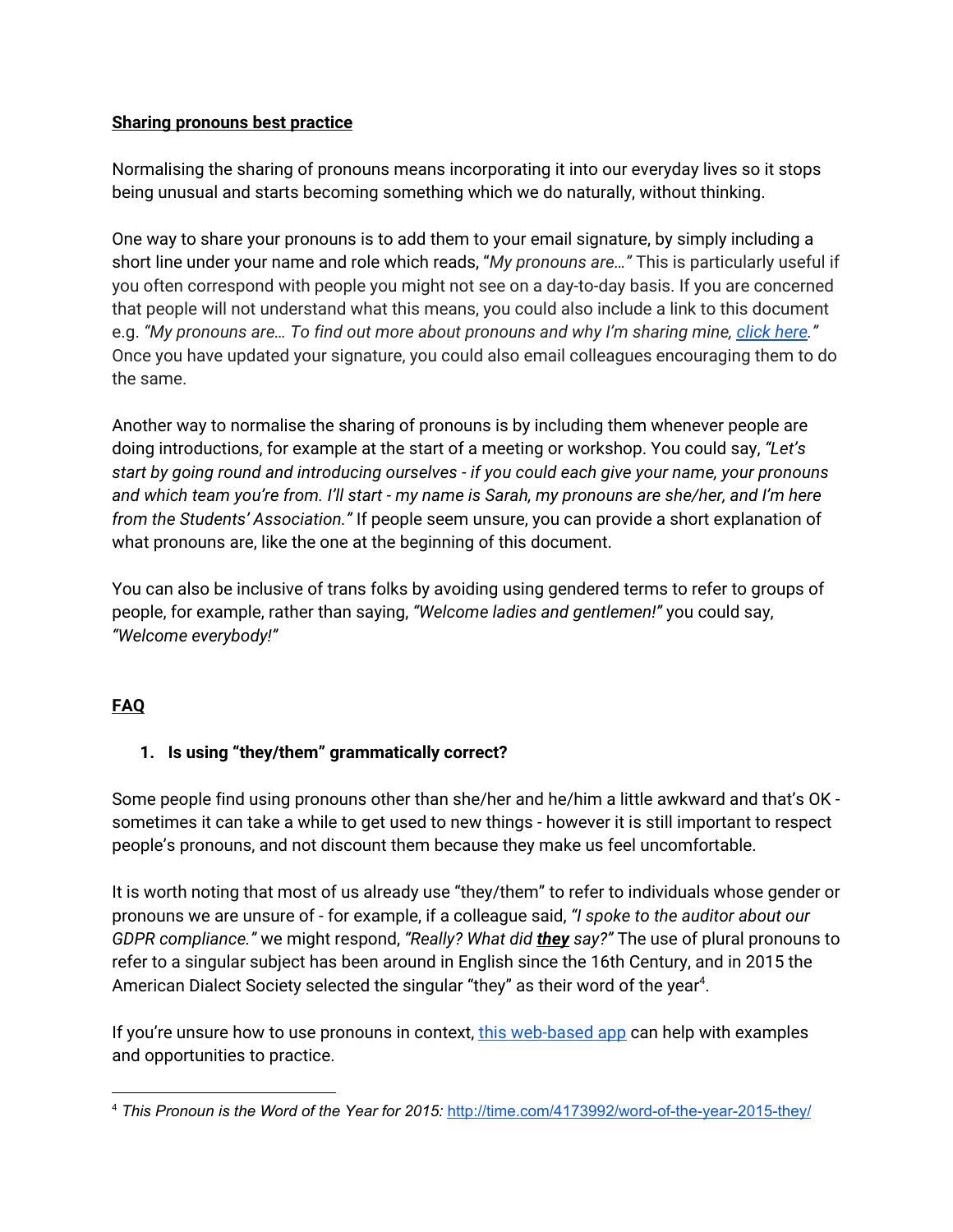### **2. What if I don't care what pronouns people use for me?**

It's OK not to mind which pronouns people use to refer to you, but particularly if you are cisgender<sup>5</sup> it is important to consider how you frame this and the impact that might have on trans folks around you.

Often cisgender people "don't care" because they know that people will likely default to their correct pronouns and even if they don't, their gender won't really be up for debate. The same cannot be said for trans folks, and saying you "don't care" about pronouns can suggest that trans folks are silly for requesting that their pronouns be respected.

If you genuinely don't mind, considering saying *"I'm happy with all pronouns"* or *"Most people use [pronouns] and I'm happy with that."*

## **3. Are pronouns the same as "preferred pronouns"?**

You may have heard people ask for others' "preferred pronouns". While the intent behind this is often good, the use of the word "preferred" can be problematic and so we'd recommend not using it.

Firstly, it can imply that pronouns are simply a preference - something that's nice to get right but not a necessity, which isn't the case. It can also suggest a divide between pronouns (interpreted as linked to the gender someone was assigned at birth) and "preferred pronouns" (linked to an individual's current gender identity), which can isolate and alienate trans folks.

Secondly, the language of preference can create confusion for cisgender folks who have never considered their gender before, and for whom their pronouns *just are* as opposed to being something they've chosen. This is not necessarily a bad thing and can start a useful conversation about things that cisgender people take for granted but could quickly derail a quick round of introductions!

# **4. Can I just say, "I prefer male/female pronouns"?**

Some people may find sharing their pronouns confusing and instead say something like, *"I prefer male pronouns."* or *"I'm a woman, so…"* While this is understandable, it's important to challenge the idea that pronouns are an indicator of gender, or vice versa.

<sup>&</sup>lt;sup>5</sup> The word "cisgender" simply refers to someone whose gender identity to the gender they were assigned at birth; it is sometimes shortened to "cis".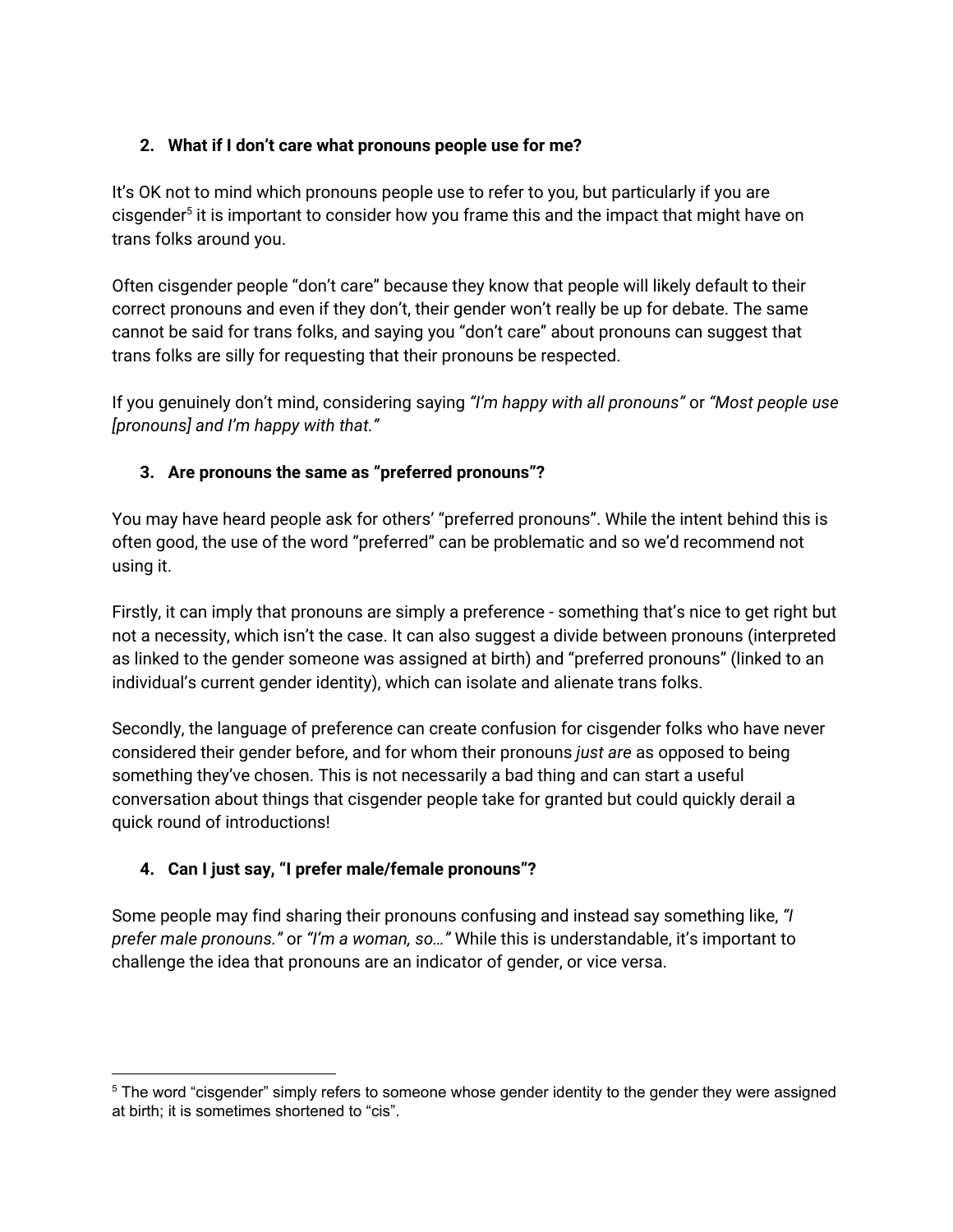If someone does say this in a round of introductions, you can gently remind them that pronouns are not inherently linked to gender so it would be great if they could share their pronouns too and perhaps remind them of the most common choices.

### **5. What if we already know each other?**

Many of us will interact with multiple people every day whose pronouns we have never asked and have just assumed. In some cases, we may have guessed correctly, but in others it's possible we are using the wrong pronouns without the individual realising, or that the person concerned is aware but doesn't feel comfortable correcting us.

Even where you are fairly confident you know people's pronouns, it's still good to refresh our knowledge and give folks the opportunity to provide their correct pronouns. It's also important to note that gender is fluid, and people may wish to change their pronouns throughout their life for a variety of reasons. Giving them the opportunity to do that without having to single themselves out is part of being a good ally to trans people.

## **6. Isn't sharing pronouns a waste of time?**

For people who have never been misgendered and whose correct pronouns are used routinely by everyone around them, sharing pronouns can seem silly or boring. Doing it consistently or repeatedly can see redundant and like a waste of time.

However, it's important to remember that for people who have experienced misgendering or whose pronouns are less common, the simple act of sharing - which takes just an extra minute in a round of introductions - is a welcome and important act of inclusion.

# **7. What if I don't know someone's pronouns?**

The purpose of normalising the regular sharing of pronouns is to ensure we're less likely to be in situations where we don't know someone's pronouns. However, sometimes it's unavoidable - for example when you meet someone new for the first time. In this scenario, you can respectfully share your pronouns and ask for theirs: *"Sorry, I don't think we've met before. My name's Sarah and my pronouns are she/her - how about you?"* or simply ask, *"Could you just remind me of your pronouns?"*

You can also listen to how people who know the individual well refer to them, but be aware that they may have simply assumed the person's pronouns, and the individual may not have felt comfortable challenging them, so there's no guarantee they're correct.